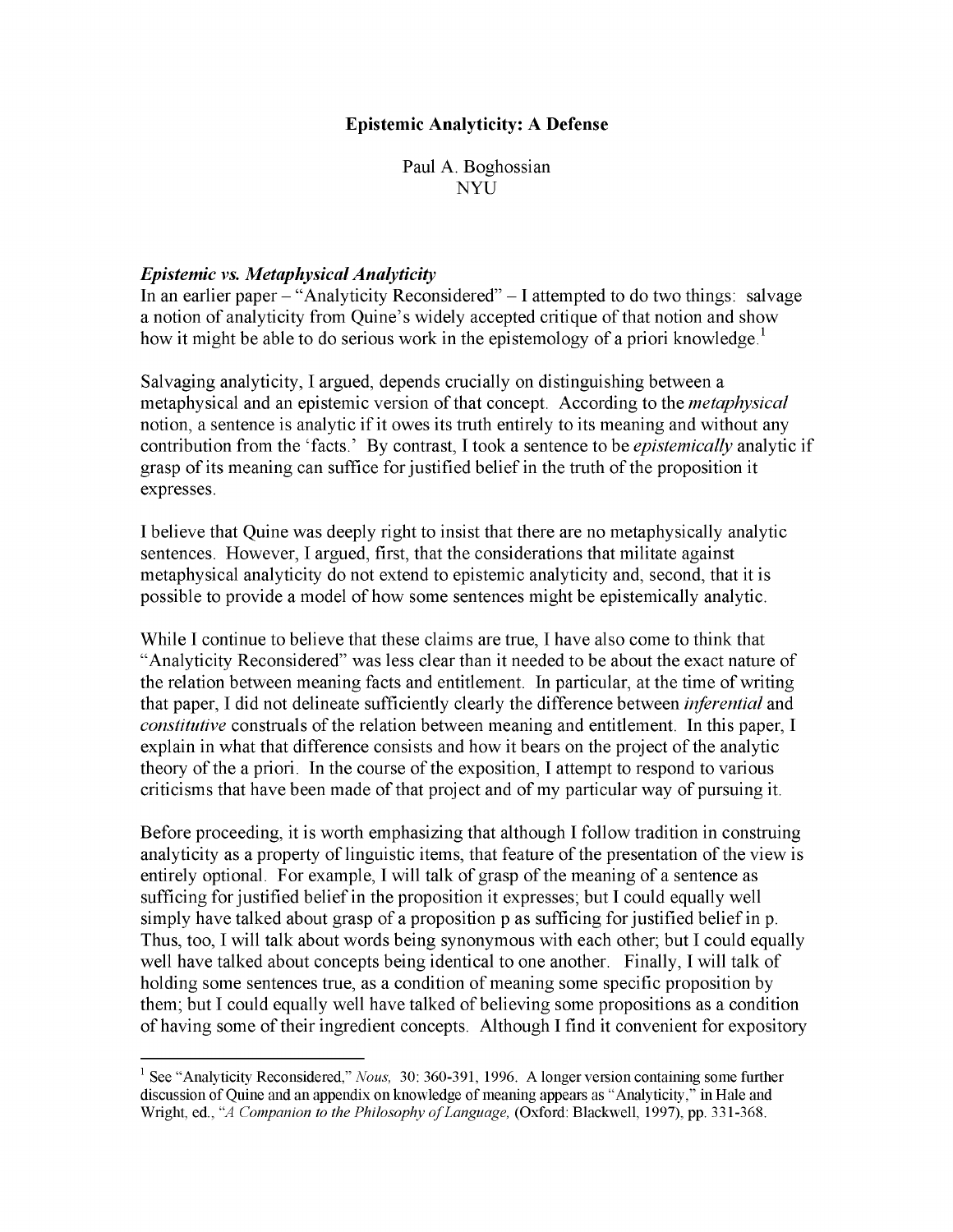purposes to assume that we think in a language (which I will pretend is in fact English), no central issue hangs on that assumption.

So, playing along with this linguistic picture, and assuming that T's believing that p is constituted by T's accepting a sentence S which means that p, let us ask: Why should it matter whether or not there are epistemically analytic sentences – sentences such that grasp of their meaning can suffice for justified belief in the truth of the proposition they express?

The interest of the epistemically analytic derives from the thought that it might help explain how there could be factual propositions known a priori. To see how this might work, let us first distinguish between three different things that one might mean by the phrase "grasp of meaning."

In one sense, a thinker T grasps S's meaning just in case T means some determinate thing or other by his use of S. Call this notion of grasp "mere grasp of meaning." In a second sense, T grasps S's meaning when he can correctly and knowledgeably *state* what S means. In this sense, it is not enough that  $T$  mean something by  $S$  – he must also have second-order knowledge of what S means. Call this notion of grasp "knowledge of meaning." In the third and most demanding sense, T's grasping S's meaning implies not only that T is able to state S's meaning knowledgeably but also that he understands that meaning well enough to know whether or not it means the same as some other sentence. Call this "understanding of meaning."

As we shall see, different models of epistemic analyticity employ one or more of these notions of grasp of meaning. And although these notions differ from each other in significant ways, they share the following property: each of them has been thought to be attainable without the benefit of empirical knowledge. Given this assumption, it becomes easy to see how the existence of epistemically analytic sentences might contribute to demystifying the phenomenon of a priori knowledge.

In a minute we shall look in detail about how such meaning-justification connections are to be construed, but I first want to take up an objection to the idea that there could be epistemically analytic sentences that are not metaphysically analytic. The objection has been pressed by Eric Margolis and Stephen Laurence:

After all, if p really is an independent fact that makes S true, then just knowing that S means that p couldn't suffice for the needed justification; one would also need to be justified in believing that p. In other words, so long as the truth of S isn't merely a matter of what it means, then grasping its meaning can only be (at best) part of the story about why one is justified in holding it to be true.<sup>2</sup>

If we try to turn the hunch that Margolis and Laurence are giving expression to here into an argument, we would need to rely on the following epistemic principle:

<sup>2</sup>Eric Margolis and Stephen Laurence, *Analysis,* 2001, 61:293-302, p. 294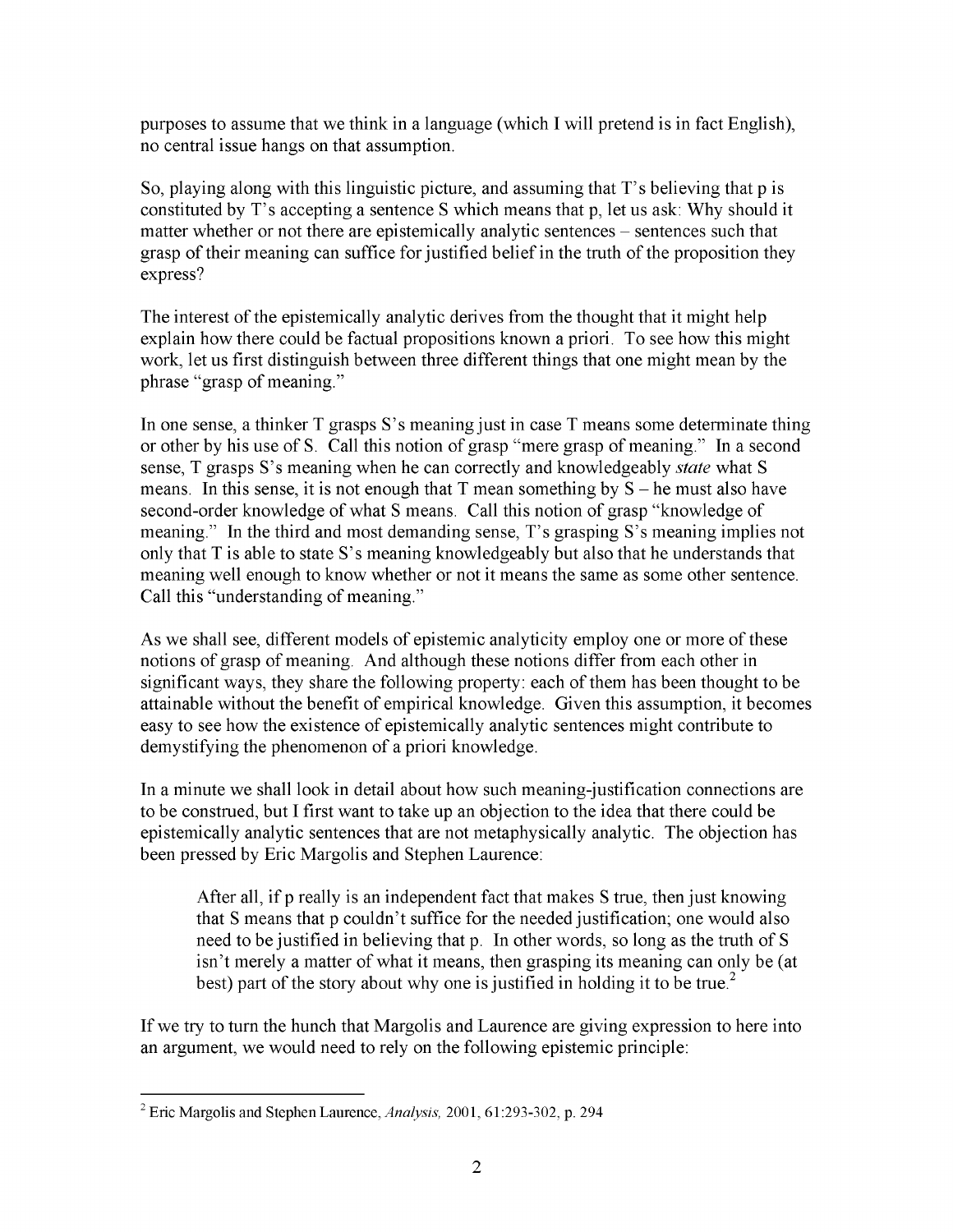So long as the truth of S isn't merely a matter of F, but is also a function of G, then being justified in believing F can only be (at best) part of the story about why one is justified in holding S to be true; one would also need to be justified in believing G.

But this is not in general a sound epistemic principle. The truth of the sentence "This is water" isn't merely a matter of how some substance looks or feels; it is also a matter of its being H2O. However, it doesn't follow that I could never be justified in holding some stuff to be water without my first being justified in believing it to be H2O.

At least as far as this particular argument is concerned, I see no reason to doubt that there could be epistemically analytic sentences that are not, per impossibile, also metaphysically analytic.

# *Explaining Epistemic Analyticity: Synonymy* Explaining Epistemic Analyticity:

Explanting Epistemic Analyticity. Synonymy<br>The real problem with the epistemically analytic lies not in demonstrating its independence from the metaphysically analytic; it lies, rather, in explaining how any sentence *could be* epistemically analytic. How might grasp of the meaning of a sentence S suffice for justified belief in the truth of the proposition S expresses? independence from the metaphysic  $\sigma$  sance for justified gener in the de

Let us start with the chestnut "All bachelors are unmarried males." How might grasp of the meaning of this sentence by a speaker suffice for his being justified in believing the proposition it expresses? Let us start with the chestnut "A

One route from meaning to justification that philosophers have often had in mind, without bothering to spell it out, would imagine our thinker reasoning as follows:

- 1. "All bachelors are unmarried males" means that All bachelors are unmarried males. (By knowledge of S's meaning)
- 2. Since "bachelor" just means "unmarried male," "All bachelors are unmarried males" is synonymous with "All unmarried males are unmarried males." (By understanding of meaning)
- 3. "All unmarried males are unmarried males" means that All unmarried males are unmarried males. (By knowledge of S''s meaning)
- 4. If sentence F is synonymous with sentence G, then F is true iff G is true. (Conceptual knowledge of the link between meaning and truth.)
- 5. Therefore, "All bachelors are unmarried males" is true iff All unmarried males are unmarried males.
- 6. All unmarried males are unmarried males. (By knowledge of logic)
- 7. Therefore, "All bachelors are unmarried males" is true.
- 8. Therefore, All bachelors are unmarried males.

The template that this bit of reasoning instantiates may be represented as follows:

- 1. S means that P. (Knowledge of Meaning)
- 2. S is synonymous with S'. (Understanding of meaning)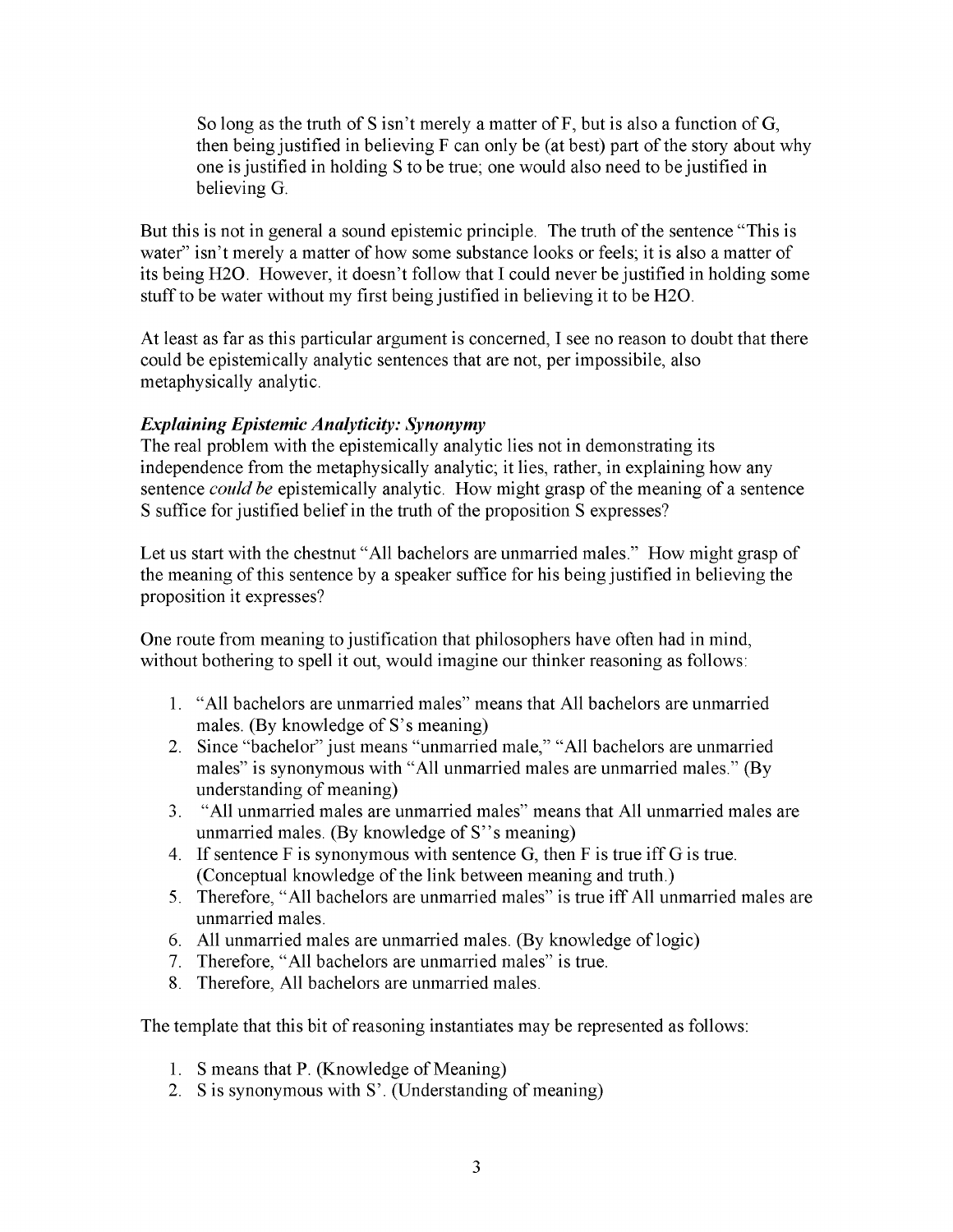- 3. S' means that Q, where Q is some logical truth. (Knowledge of Meaning)
- 4. If F is synonymous with G, then F is true iff G is true. (Conceptual link between meaning and truth)
- 5. Therefore, S is true iff Q. Q (Logic)
- 6. Therefore, S is true. (Deductive reasoning)
- 7. Therefore, P. (Deductive Reasoning)

Let us call this the "Synonymy Template" and the model of a priori knowledge that it presents the "Synonymy Model." If someone in possession of justification for the premises of this argument actually runs through it, I will say that he is *justified* in believing P; if someone is merely *able* to run through such an argument without actually doing so, I will say that he is *entitled* to P.<sup>3</sup>

Quine, of course, objected that the notion of synonymy on which this model relies is not sufficiently well-defined to do serious explanatory work. However, as I argued in "Analyticity," no Meaning Realist can afford to accept Quine's argument.

I think that the Synonymy model is correct so far it goes: it correctly explains the structure of our knowledge of *some* <sup>a</sup> priori truths - of those 'conceptual' truths, namely, that are transformable into logical truths by the substitution of synonyms for synonyms (sentences that in "Analyticity Reconsidered" I called "Frege-analytic.").

However, the Synonymy model is obviously not a *complete* story about how grasp of meaning might generate entitlement, and this in several respects.

First, it relies on a piece of a priori conceptual knowledge at premise 4 – connecting meaning and truth  $-$  that it cannot explain.

Second, it relies on a priori knowledge of logical principles that it cannot explain, and this in two ways. First, it relies on the thinker's knowing that a certain principle is a truth of logic; second, it relies on the thinker's being able justifiably to infer in accordance with deductive rules of logic, so that the thinker is able knowledgeably to move from the premises to the conclusion of the Template.

Finally, it seems quite clear that there will be *other* propositions, beyond the ones mentioned thus far, that the Synonymy Model will be unable to account for. For there do seem to be a considerable number of a priori propositions that are expressed by sentences that are not transformable into logical truths by the substitution of synonyms for synonyms. For example,

- Whatever is red all over is not blue.
- Whatever colored is extended.
- If x is warmer than y, then y is not warmer than  $x$ .

 $3$  This invokes Tyler Burge's well-known distinction between justification and entitlement. See his "Content Preservation," *The Philosophical Review,* 102 : 457-88**,** 1993.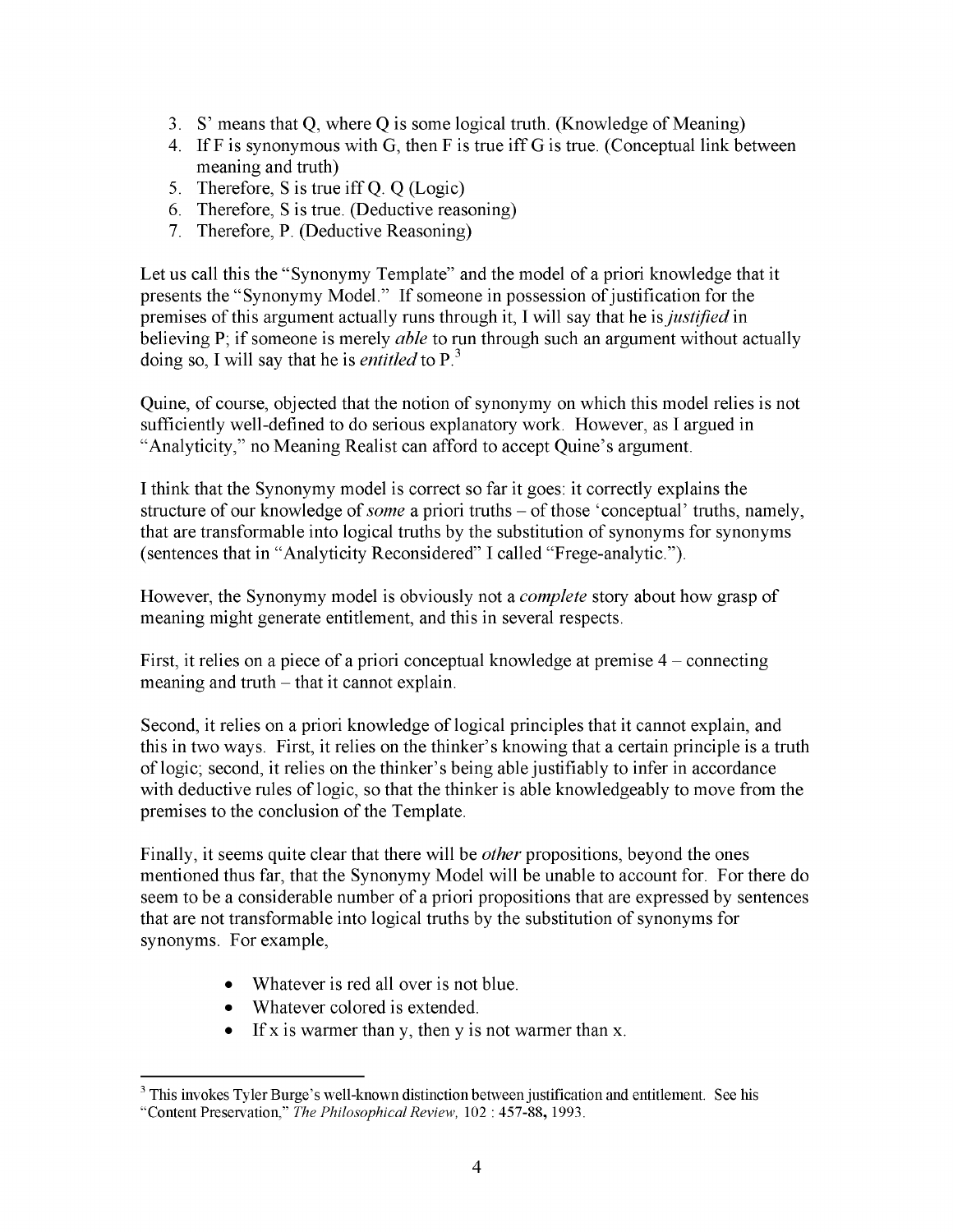If meaning-based explanations of the a priori are to be complete, a meaning-based explanation must be found for the apriority of each of these other types of proposition.

#### *Explaining Epistemic Analyticity:Implicit Definition* Explaining Epistemic Analyticity: Explaining *D*

As I explained in "Analyticity Reconsidered," one of the central ideas in this connection is that of Implicit Definition (ID). I will look in detail here at the case of logic, postponing to another occasion a description of how ID explanations of apriority might be extended to the other cases we described. postponing to another occasion

As a first approximation, we may explain the idea of ID, as applied to logic, thus: As a first approximation, we

It is by stipulating that certain sentences of logic are to be true, or that certain inferences are to be valid, that we attach a meaning to the logical constants. More specifically, a particular logical constant means that logical concept, if any, which makes valid a specific set of sentences and/or inferences involving it.

For example, one might think that:

It is by stipulating that

It is not the case that both P and not P

is to be true, that someone comes to mean negation by 'not.'

Or, to pick another example that will feature further below:

It is by stipulating that all inferences of the form

p If, p, then q Therefore, q

are to be valid that someone comes to mean *if* by 'if.'

In considering implicit definitions, we must bear in mind that they come in two varieties: explicit and implicit. An *explicit* implicit definition involves an explicit stipulation by a thinker that a given sentence  $S(f)$  is to be true if its ingredient term f is to mean what it does. In the *implicit* variety, it is somehow tacit in that person's behavior with the term f that S(f) is to be true if f is to mean what it does.

Later on I will come back to what it might mean for an implicit definition to be itself implicit. For now, let us operate with the explicit version and ask: how would S(f)'s being an implicit definer for f help explain how grasp of S(f)'s meaning might suffice for justified belief in its truth?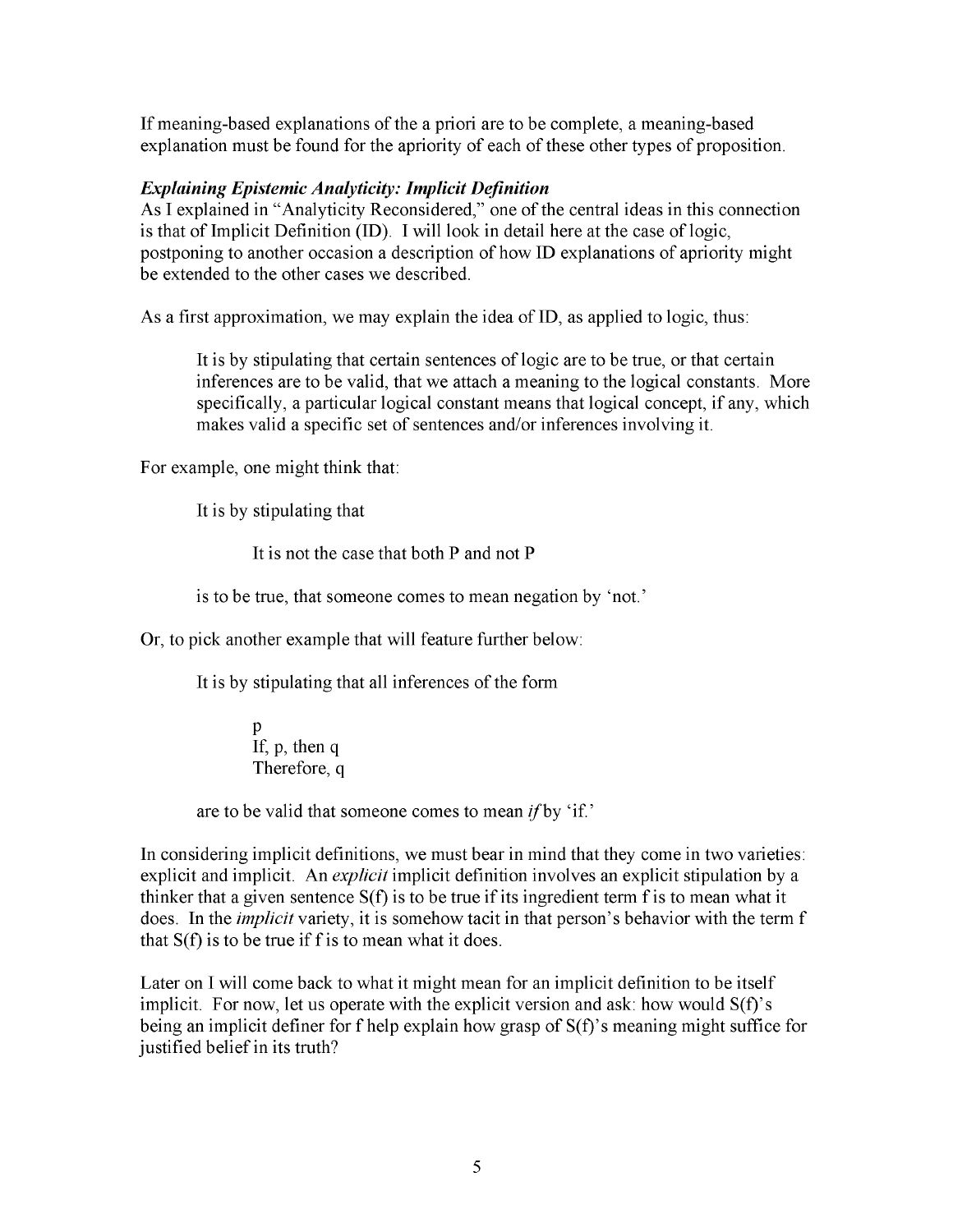One suggestion, though as we shall see, not ultimately the favored one, would mimic the Synonymy model by supplying an argument template that a thinker will be in a position to perform as a result of grasping the meaning of  $S(f)$ .<sup>4</sup>

- 1. S(f) means that P (By knowledge of meaning)
- 2. If S(f) means that P, S(f) is true (By knowledge of the contents of one's stipulations)
- 3. Therefore, S(f) is true
- 4. If S(f) means that P, then S(f) is true iff P (By knowledge of the link between meaning and truth)
- 5. S(f) is true iff P
- 6. Therefore, P

Call this the "Implicit Definition Template" and the model of the a priori that it presents the "Implicit Definition" model. $5$ 

# *Knowledge of Meaning and Implicit Definition* Knowledge of Meaning and Implicit

**Several philosophers have objected to this model of the a priori.** The main recurring Several philosophers have objected to this model of the a priori. The main recurring complaint has been nicely expressed by Kathrin Gluer: complaint has been meety expre

...let P be the proposition that  $S(f)$  expresses. On Boghossian's account, it seems to me, being justified in believing that S(f) means P *presupposes* being justified in believing P. Of course, it then *follows* from being justified in believing that S(f) means P that I am justified in believing P. However, believing P cannot be justified in this way; for knowledge of the meaning of the sentence already requires such justification and, therefore, cannot provide it.

Laurence Bonjour makes a similar point when he says:

Thus, for example, one might stipulate that the sentence ' $40@8=5$ ' is to ocunt as a (partial) implicit definition of the symbol  $\hat{a}$ . This, along with other stipulations of the same kind, might prove a useful way of conveying that ' $\omega$ ' is to stand for the operation of long division (assuming that the other symbols in the sentence are already understood). But if this is the right account of implicit definition, then the justification of the proposition that 40 divided by 8 is equal to 5 (as opposed to that of the linguistic formula '40 $@8=5$ ' is not a result of the implicit definition, but is rather presupposed by it: if I were not justified in advance, presumably a priori, in believing that forty divided by eight is equal to five, I would have no reason for interpreting ' $\omega$ ' in the indicated way.<sup>6</sup>

<sup>&</sup>lt;sup>4</sup> This seems to me a better representation of the relevant template than what I offered in "Analyticity," but it is not materially different.

<sup>5</sup> An example of an a priori that this model might plausibly be taken to explain is the proposition *Vixens are female foxes.*

<sup>6</sup> Bonjour, *In Defense of Pure Reason*, (Cambridge: CUP, 1998), pp. 50-51.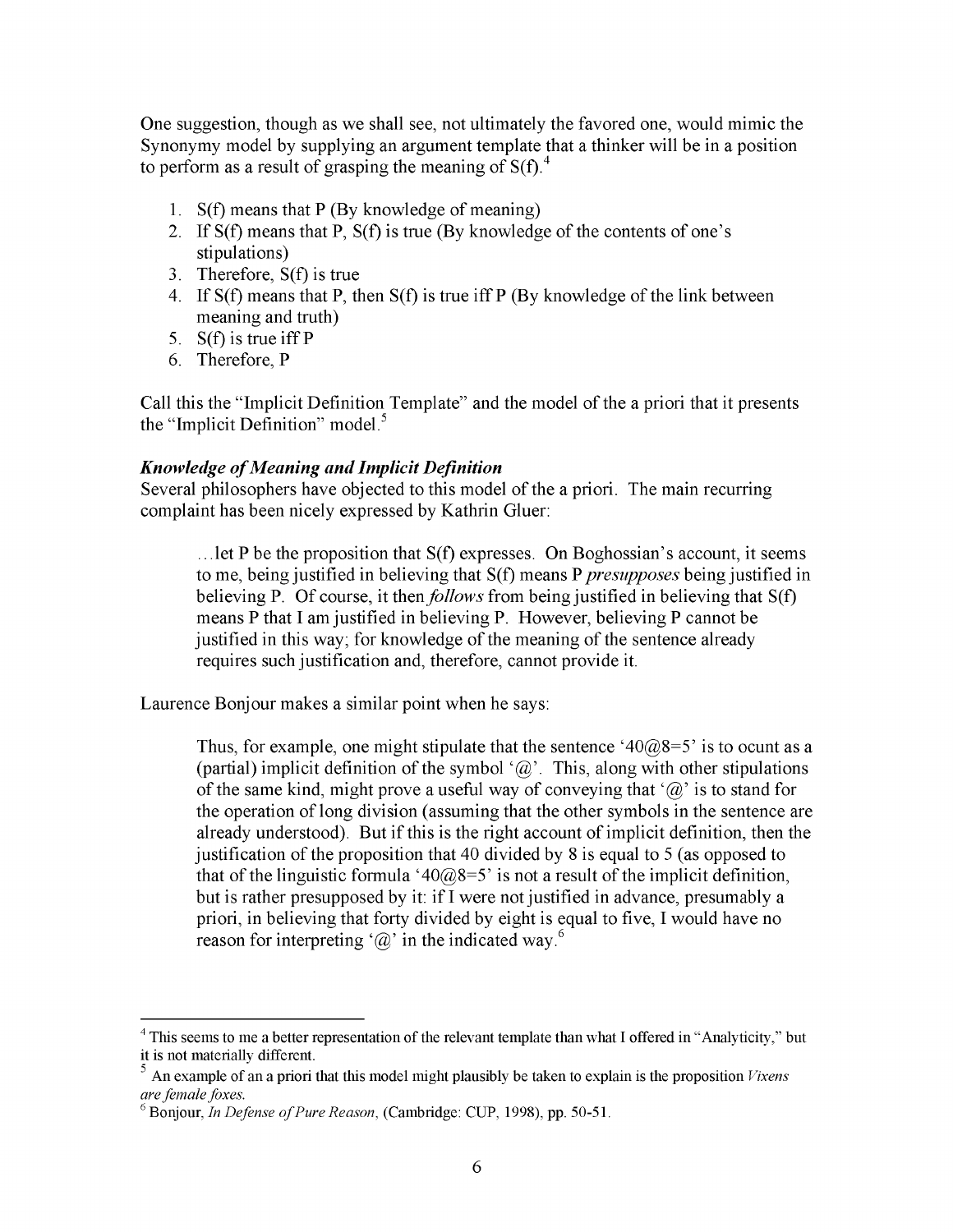According to Bonjour and Gluer, if  $S(f)$ 's expressing P is fixed via the stipulation that S(f) is to be true, one cannot be justified in believing that S(f) expresses P without *first* being justified in believing that P is true. If that is right, then the Implicit Definition Template could not explain how someone could acquire a priori warrant for the belief that P, since warranted belief in P would be presupposed by anyone running an argument of that form.

This is a surprising objection. As I noted towards the beginning of this paper, most philosophers simply assume that meaning facts are first-person accessible in some privileged way, regardless of what the supervenience base for meaning facts is taken to be. For example, many philosophers believe that even if facts about meaning and concept possession were to supervene on facts that are *external* to the mind that that would have no tendency to undermine our privileged access to first-person facts about meaning.

Now, it is an interesting question whether these many philosophers are right to make this assumption. I, for one, have worried about whether we genuinely understand how firstperson access to meaning is possible, especially if meaning is externally determined. I am not a skeptic about such access; I simply believe that we don't really understand how it works.

Bonjour and Gluer, however, write neither as skeptics about privileged access, nor in the service of raising a question about how such access should ultimately be understood. They write as though there is reason to think that in the *special* case where meaning is fixed by implicit definition, there is a problem with the assumption of privileged access. In that case, they assert, someone cannot be said to know that S means that P without first knowing that

> a. if S means that P, then S has to be true and that b. P is true.

But they have supplied us with no special reason to think that, if S's meaning is fixed via implicit definition, the usual assumption of privileged access must be suspended.

This point is only strengthened when we reflect that the only plausible version of ID is not the explicit one with which we have been working so far, but rather the implicit one.

It is rare for a term to be introduced via some explicit stipulation. And in the special case that interests us – the case of the logical constants – it is not only rare but incoherent. As Quine pointed out, if the logical constants are to be thought of as having their meaning fixed by implicit definitions, that meaning cannot be thought of as fixed by explicit implicit definitions, since the logical constants will have to be presupposed in any statement of the stipulations by which we might seek to fix their meanings.<sup>7</sup> Rather, if

<sup>7</sup> See his "Truth by Convention," in his *The Ways ofParadox,* (Cambridge: Harvard University Press, 1976).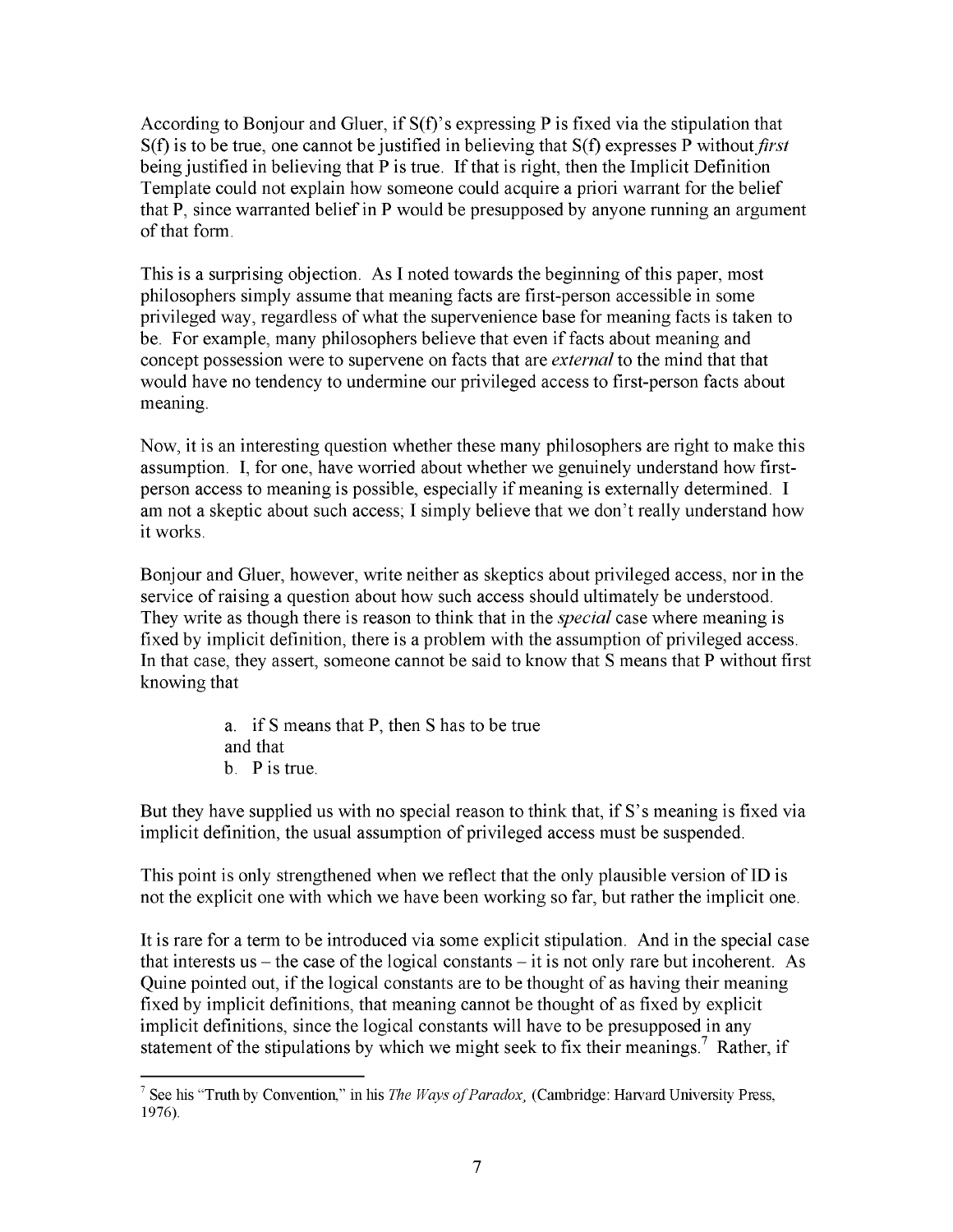there is to be anything at all to the idea of ID as applied to logic, it must be that the logical constants have their meaning fixed by our *tacitly* regarding some of the inferences involving them as valid, or by our *tacitly* regard some of the sentences involving them as true. It's a good question what this sort of tacit stipulation amounts to  $-$  many a conceptual role semantics has struggled with that question. But it is a question to which there has to be an answer if, as seems likely, our only hope of explaining how we come to grasp the concepts of the logical constants is through the idea of ID.

But do Bonjour and Gluer really wish to say that if the meaning of 'and' is fixed by a thinker's being disposed to use it according to its standard introduction and elimination rules that he cannot be said to know what 'and' means without first knowing that

A and B implies A?

That would clearly be absurd, since the thinker will have no hope of knowing that without having the concept of conjunction to begin with.

If this particular style of objection is to be sustained, we need to be given a special reason for thinking that where a conceptual role semantics is concerned, there the usual assumption of privileged access must be rejected. But I don't see that we have been given any such reason.

## *Implicit Definition and Entitlement: The Constitutive Model* Implicit Definition and Entitlement: The

However, there are several other difficulties with the suggestion that the ID Template However, there are several other difficulties with the suggestion that the ID Template gives a fundamental account of the entitlement that implicit definition is able to provide. gives a fundamental account of t

First, there continues to be a reliance on the link between meaning and truth at step 4. Even if we can correctly say that we know that

If S means that P then S is true iff P

because we have stipulated it to be true, we cannot hope to explain *why* the stipulation grounds the knowledge via the Implicit Definition Template, because that template relies on our knowledge of that link.

Second, no such argument template could possibly hope to explain in what our entitlement to *reason* according to certain deductive rules consists, since – once again – it presupposes such reasoning.

Finally, if we are operating with the more promising *tacit* version of implicit definition rather than with the version according to which our stipulations are explicit, there is the problem that we can no longer rely on its following from the fact that S(f) is an implicit definer of f that S(f) is true. On the view according to which implicit definitions are themselves implicit, there is a difficulty seeing how it would follow from S(f)'s being an implicit definer for f, that S(f) has to be true. For how is it going to be implicit in someone's behavior with S(f) that it is acting as an implicit definer? Presumably, by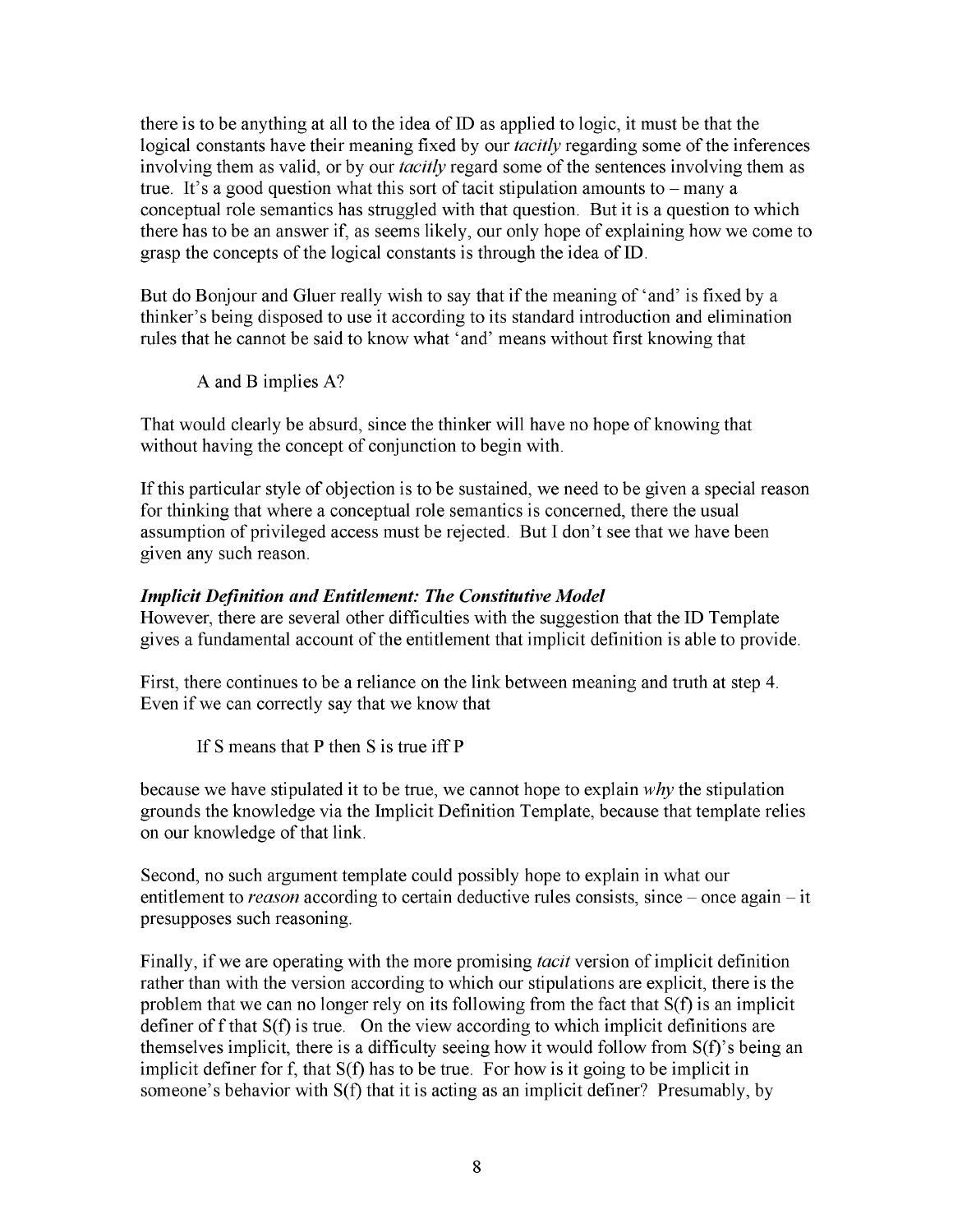$S(f)$ 's being used in a certain way – most plausibly, by its being held to be true come what may. But the point is that there is all the difference in the world between saying that a certain sentence must be held true, if it is to mean this that or the other, and saying that it *is* true.<sup>8</sup> But it's actually being true is what premise 2 of the ID Template requires.

What these problems suggest, therefore, if implicit definition is to be a genuine source of a priori entitlement, is that there must be a different way in which implicit definitions can generate entitlement other than by supplying premises from which the truth of various propositions may somehow be derived.

Call this premise-and-derivation model, on which we have been concentrating so far, the *inferential* conception of how meaning generates entitlement. On the contrasting *constitutive* model, the thinker doesn't start with some premise about some sentence S's meaning from which he deduces that S is true. Rather, the mere fact that the thinker grasps S's meaning entails that the thinker is justified in holding S to be true. Or, if we focus on inferences rather than sentences: the mere fact that the thinker grasps inference rule R's meaning entails that the thinker is justified in inferring according to R. How would this work?  $9^9$ 

Look first at the case that is likely to be of most central interest, the case of an inference rule's being meaning-constituting. How might it turn out that, as a mere consequence of R's being meaning-constituting for a thinker T, T is justified in inferring according to R?

Suppose R is Modus Ponens (MPP) and suppose also -- and plausibly -- that being willing to infer according to MPP is constitutive of possession of the concept *if.* How could that fact explain how we might be entitled to reason according to MPP?

One initially helpful thought is this. Suppose it's true that my taking p and 'if p, then q' as a warrant for believing q is constitutive of my being able to have *if* thoughts in the first place. Then doesn't it follow that I could not have been epistemically blameworthy in taking p and 'if p, then q' as a reason for believing q even in the absence of any reason for taking those premises to be a reason for believing that conclusion? If inferring from those premises to that conclusion is required, if I am to have the ingredient propositions, then, as a matter of metaphysical necessity, I cannot so much as consider the question whether the inference is justified without being disposed to reason in that way. Under those circumstances, then, it looks as though inferring according to MPP cannot be held against me, even if the inference is, as I shall put it, *blind* – unsupported by any positive warrant.

<sup>8</sup> This point was first made in my "Inferential Role Semantics and the Analytic/Synthetic Distinction," in *Philosophical Studies,* 73: 109-122, 1994.

 $9 \text{ In }$  "Analyticity Regained?" Harman correctly emphasizes the importance of the distinction between inferential and "direct" ways in which meaning might justify a proposition. However, neither his distinction nor his way of explaining direct a priori justification line up exactly with the notionsthat I outline here.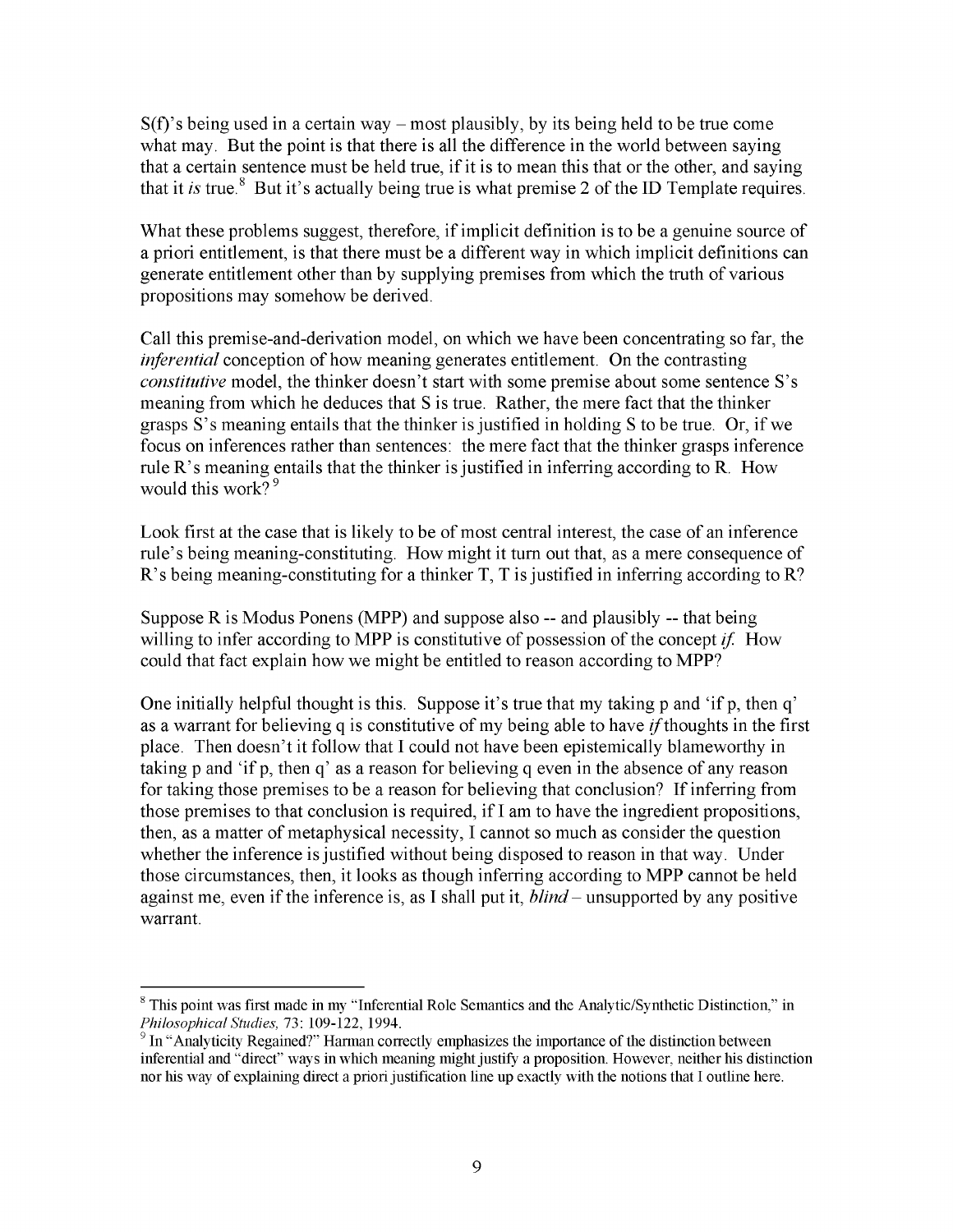### *Problems for the Meaning-Entitlement Connection<sup>10</sup>* Problems for the Meaning-Entitlement

This explanation, however, is flawed. If we spell out the principle underlying it, it would be this:

**(Meaning-Entitlement Connection,** or **MEC)**: Any inferential transitions built into the possession conditions for a concept are *eo ipso* prima facie entitling.

And the trouble is that, at least as stated, there seem to be clear-cut counterexamples to the MEC: cases where the acceptance of some inference is written into the possession of a given concept but where it is also clear that the inference isn't one to which the thinker is entitled.

One famous illustrative case is Arthur Prior's connective 'tonk.'<sup>11</sup> To possess this concept, Prior stipulated, a thinker must be willing to infer according to the following introduction and elimination rules:

| (Tonk)     | $A$ tonk $B$ |
|------------|--------------|
| ---------- | ---------    |
| A tonk B   |              |

Obviously, no one could be entitled to infer any B from any A; but that's exactly what is implied by the MEC.

A similar conclusion can be drawn from the case of racist or abusive concepts, provided that an inferential role semantics extends to them as well. (Because it makes life harder for me, I will here make that assumption, though I am not positively committed to it.) Take, for example the concept *boche* discussed by Dummett.<sup>12</sup> According to Dummett, a thinker possessesthe concept *boche* just in case he is willing to infer according to the following introduction and elimination rules:

| (Boche) | x is German | x is boche         |
|---------|-------------|--------------------|
|         |             |                    |
|         | x is boche  | <i>x</i> is cruel. |

Yet no one is entitled – let alone simply as the result of the introduction of a concept into the language -to the view that all Germans are cruel.

How should we think about such cases?

<sup>10</sup> The next two sections draw on material from my 'Blind Reasoning' in *Proceedings of the Aristotelian Society*, Supplementary Volume, LXXVII, 2003, pp. 225-248.

<sup>&</sup>lt;sup>11</sup> A. Prior, "The Runabout Inference Ticket," *Analysis*, 21 (December 1960), pp. 38-39.

<sup>12</sup> M. Dummett, *Frege's Philosophy of Language*, (New York, Harper and Row, 1973), p. 454.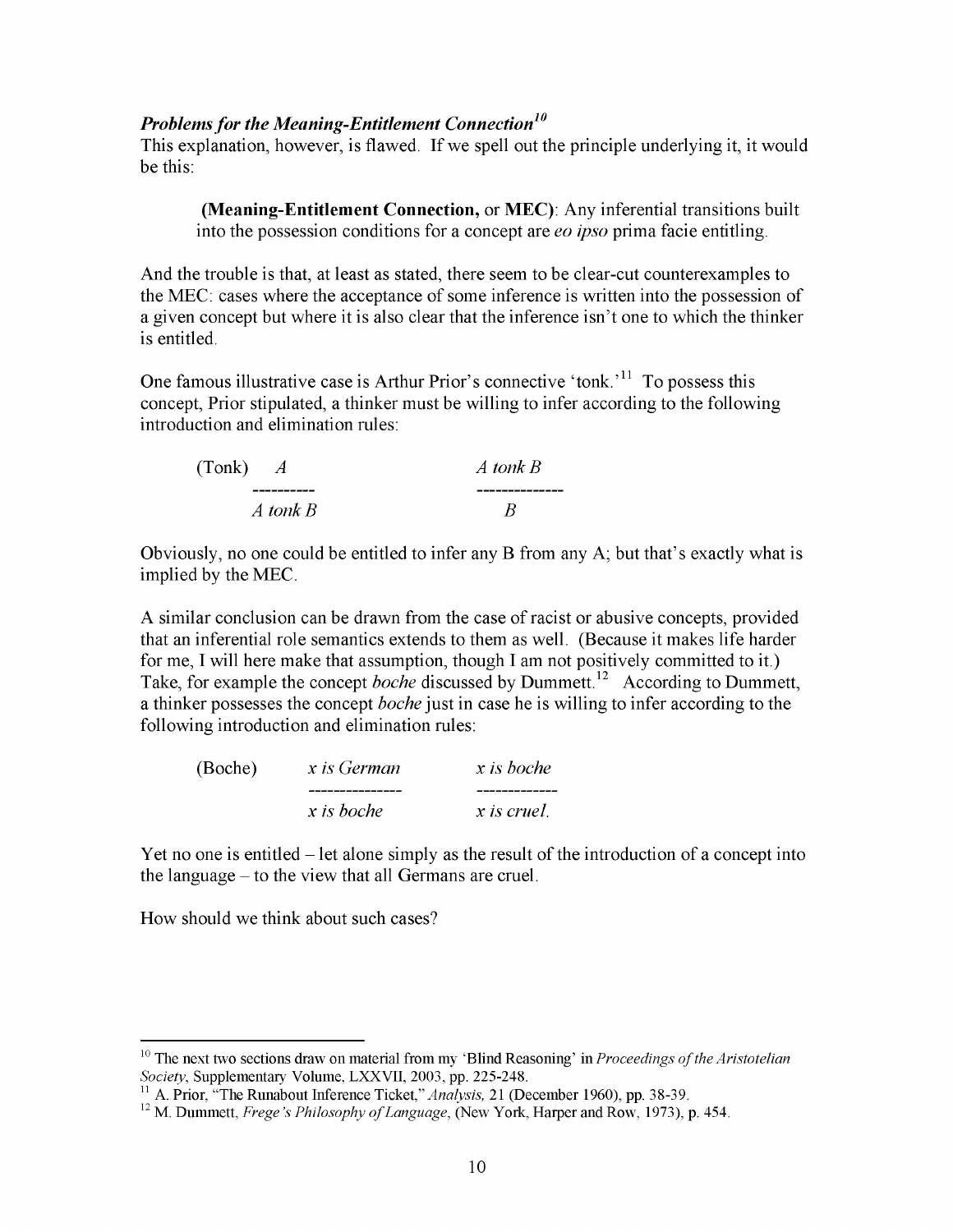Robert Brandom has this to say about 'boche'-like concepts:

The use of any concept or expression involves commitment to an inference from its grounds to its consequences of application. Critical thinkers, or merely fastidious ones, must examine their idioms to be sure that they are prepared to endorse and so defend the appropriateness of the material inferential commitments implicit in the concepts they employ. ..The proper question to ask in evaluating the introduction and evolution of a concept is not whether the inference embodied is one that is already endorsed, so that no new content is really involved, but rather whether the inference is one that *ought* to be endorsed. The problem with 'boche' is not that once we explicitly confront the material inferential commitment that gives the term its content it turns out to be novel, but that it can then be seen to be indefensible and inappropriate  $-$  a commitment we cannot become entitled to.  $13$ 

Unfortunately, Brandom's observations cannot help defend the MEC against the threatening counterexamples. I am not sure where Brandom stands on the MEC, although I am inclined to think that he is committed to it. However that may be, it is not enough, it seems to me, to defend the MEC by saying that it is always open to us to reject a concept, once we recognize that it commits us to claims that we cannot become entitled to. For what is implausible in the case of either 'tonk' or 'boche' is that there is any entitlement there at all, defeasible or not. But defeasible prima facie entitlement is precisely what the MEC commits us to.

If we are to save the MEC, we must do one or both of two things: either restrict it to certain concepts from which entitlement really does flow, or restrict what we count as a genuine concept.

The latter strategy is suggested by the work of Christopher Peacocke who has long urged that we should require that the meaning-constituting rules of a genuine concept be truthpreserving. $14$ 

If we adopt this requirement, we can say that what's wrong with both 'tonk' and 'boche' is precisely that there is no concept that those terms express, for there is no reference for 'tonk' and 'boche' that's capable of making all of their constitutive rules truthpreserving.

While this might seem to yield the right result for 'tonk' it doesn't yield the right result for 'boche': it's hard to believe that racists who employ boche-like concepts fail to express complete thoughts.

<sup>13</sup> R. Brandom, *The Articulation ofReasons*, (Cambridge, MA: Harvard University Press, 2000), pp. 70-72.

<sup>14</sup> See Peacocke "Proof and Truth," in *Reality, Representation andProjection* eds. J. Haldane and C. Wright (New York: Oxford University Press, 1993). I myself took this line in "How are Objective Epistemic Reasons Possible?" so the present paper represents a change of heart on this point.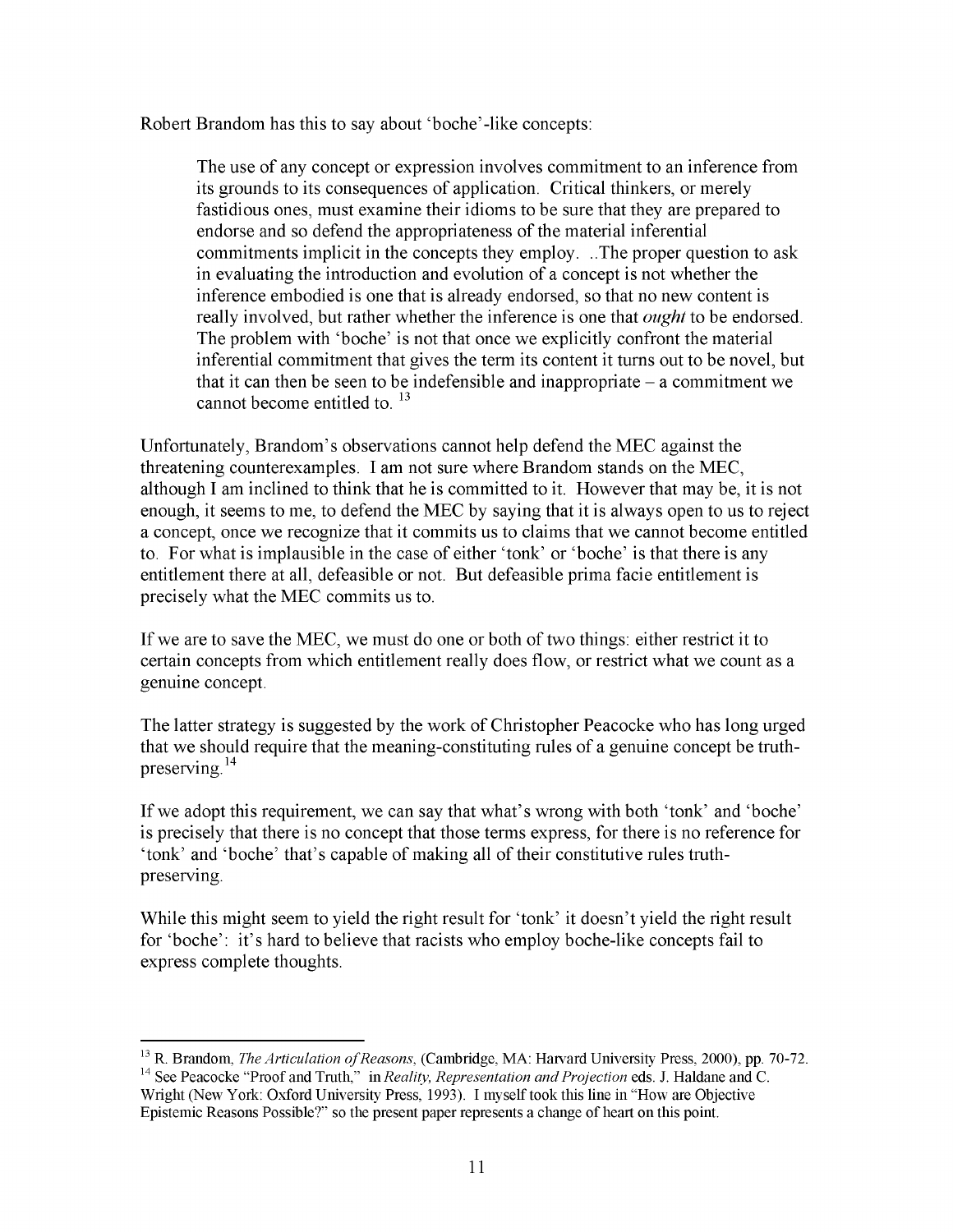And even if we were to put this complaint to one side, it seems clear that truthpreservation alone will not suffice for dealing with our problem about the MEC.

Consider the concept *flurg* individuated by the following introduction and elimination rules:

*x is flurg*

(Flurg)

*x is an elliptical equation x is flurg*

--------------

*x can be correlated with a modular form*

It turns out to be a result that Wiles had to prove on the way to proving Fermat's Last Theorem that every elliptical equation can be correlated with a modular form (the Taniyama-Shimura conjecture). Once again, therefore, we have no independent reason to think that these introduction and elimination rules are not necessarily truth-preserving. But it's hard to see that one is a priori entitled, merely on the basis of introducing the term "flurg," to the Taniyama-Shimura conjecture. So there is still a problem for the claim that entitlement flows from meaning-constitution, given only the requirement that a concept's introduction and elimination rules be truth-preserving.

## *Defective Concepts and Blameless Inference* Defective Concepts and Blameless

I want to propose a different diagnosis of what has gone wrong with concepts such as *flurg* and *boche*, one that doesn't depend on denying that they constitute genuine thinkable contents. That diagnosis will allow us to demarcate a class of concepts that are intuitively epistemically *defective*, with the result that inference in accord with their  $\frac{1}{2}$  constitutive rules is not entitling.  $\mu$ *urg* and *boche*, one that does constitutive rules is not entitiing.

If our account of the possession conditions for *boche* is correct, a thinker who possesses that concept is in effect implicitly affirming a theory  $-$  call it  $T(boche)$   $-$  that consists of the following pair of claims: that co

- (1) For any x, if x is a German then that person has the further property of being boche.
- (2) For any x, if x is boche, then that person has the property of being cruel.

Typically, of course, a thinker will not affirm this theory explicitly, but only implicitly, by being willing to find primitively compelling the constitutive rules for boche. But whether the affirmation is explicit or implicit, it is quite clearly a commitment to a very substantive pair of claims, claims to which one cannot be entitled simply by introducing a concept into one's language.

The substantial nature of the commitments is illustrated by the fact that someone could choose to rationally dispute them. But the concept is set up in such a way as to preclude that sort of rational disagreement. For to question whether there are any boches just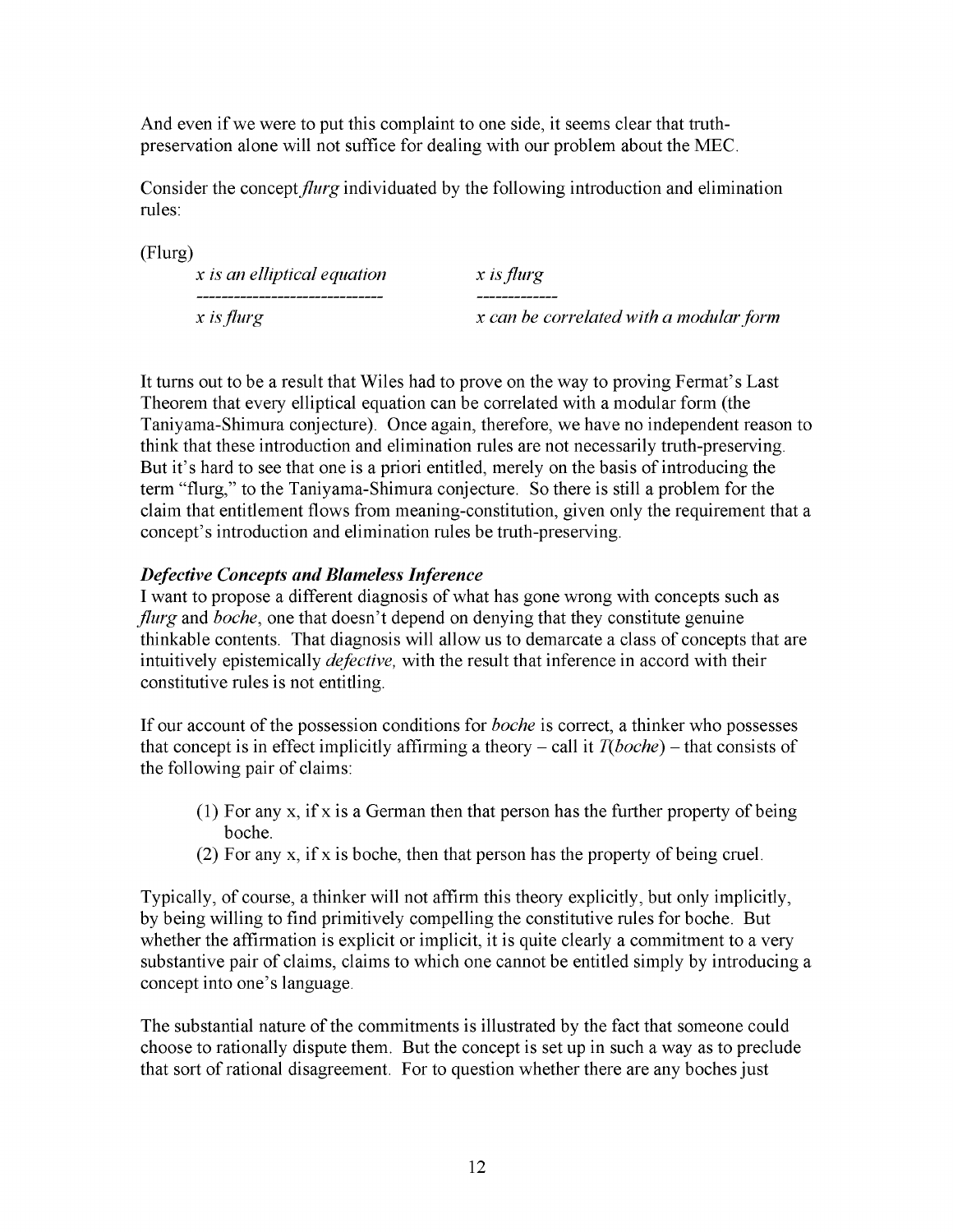amounts to questioning whether there are any Germans; and to question whether boches are necessarily cruel is to question a constitutive possession condition for the concept.

'Boche,' then, is problematic in that possessing it requires a thinker to believe a substantive theory about the world. And it does seem intuitively right to insist that, in so far as is possible, a concept should not be set up in such a way that only those who are prepared to affirm a controversial creed are allowed to possess it.

How are we to avoid that? Well, by conditionalizing, where possible, on the substantive claims and commitments of the unhedged concept. Thus, instead of operating with *boche*, with its substantive claims and inferences,

 $T(boche) = Gx \rightarrow Bx$  and  $Bx \rightarrow Cx$ 

we could work with *Condboche* whose constitutive claims would be merely this:

*T(Condboche)= If there is a property F such that T(F), then T(boche).*

Once again, we would need to imagine a thinker affirming this as implicitly as possible, ad so perhaps as operating with a rule along the following lines:

 $\exists FT(F)$ *T(boche)*

On this picture, the thinker's willingness to move from immediately from Gx to Bx and Bx to Cx is conditional on his background belief that there is an instantiated property F satisfying the conditions on boche theory.

Ordinary scientific terms in good standing  $-$  "neutrino" for example  $-$  are held to have just this feature, of intelligibly allowing for disagreement about their governing theories. Thus, we don't think of the rules which correspond to our possession of the concept *neutrino* as consisting in the propositions that would actually be believed by a proponent of neutrino theory, but rather as corresponding only to what someone would be willing to believe who was *conditionalizing* on the truth of neutrino theory.

If, following Russell, Ramsey, Carnap and Lewis, we represent neutrino theory

*T(neutrino)*

as the conjunction of the two propositions

 $(S) \exists FT(F)$ 

and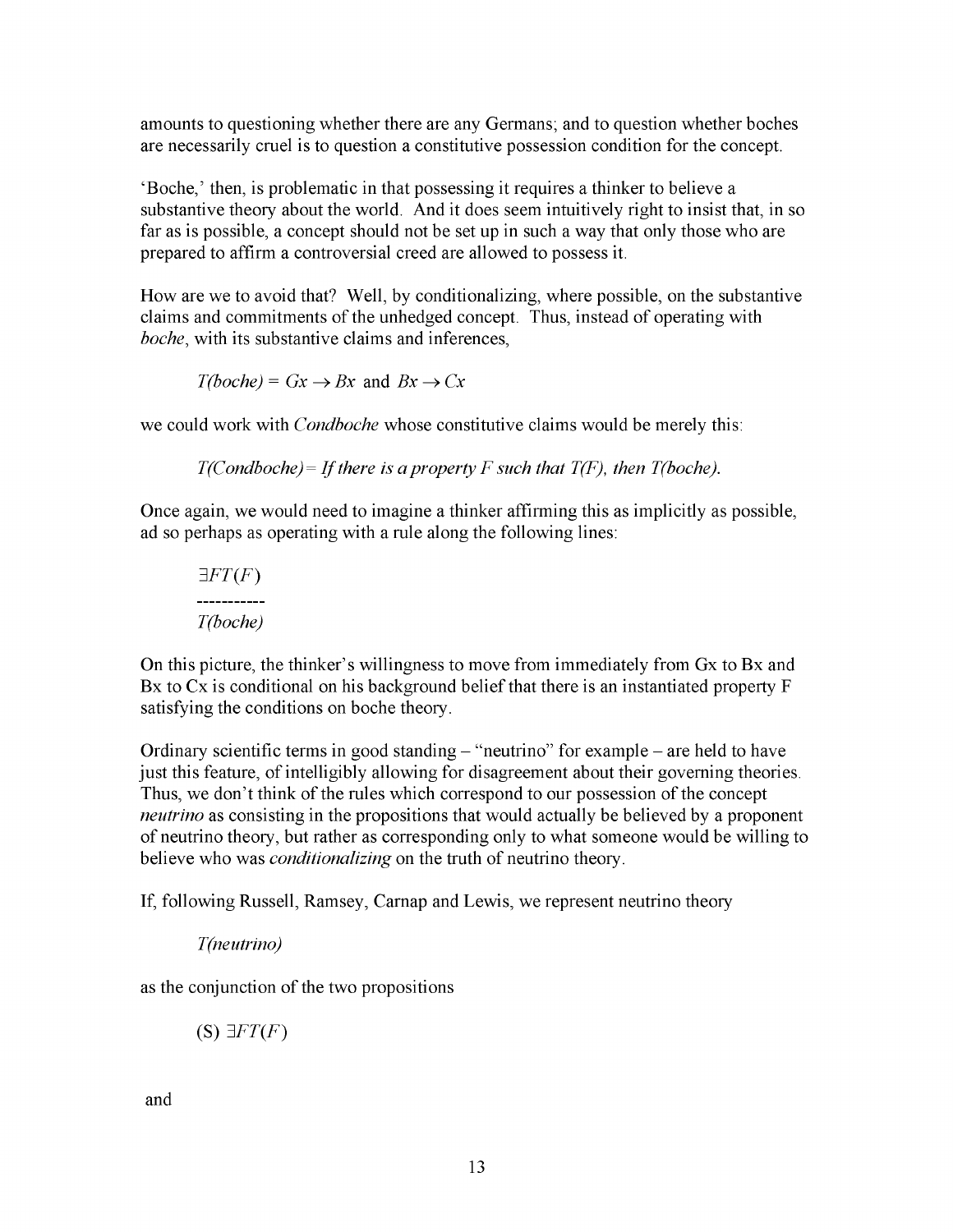$(M) \exists FT(F) \rightarrow T(N$ *eutrino*),

then the point is that we think of possession of the concept *neutrino* as requiring someone to affirm only M and not S as well.<sup>15</sup>

Now, someone could certainly introduce a concept that did not have the conditionalized structure that I've claimed is actually true of *neutrino,* but which consists rather in the inferences that are characteristic of neutrino theory unconditionalized. Call this *neutrino+.* Such a person would insist that it is a condition on having *his* concept of neutrino that one be willing to endorse the characteristic claims and inferences of neutrino theory, and not merely the conditionalized claim captured in (M). But, for the reasons previously articulated, there would be something epistemically *defective* about this concept, even if its constitutive rules turned out to be truth-preserving.

*Flurg* and *neutrino+*, and *boche* then, all suffer from the same problem: they are unconditional versions of a concept, when only its conditionalized version would be epistemically acceptable. I don't think we should put this by saying that they are not real concepts. Concepts are relatively cheap. But they are *defective* concepts. They are structured in such a way that perfectly reasonable questions about their extensions are foreclosed.

Under what conditions is only a conditionalized version of a concept acceptable? Here I want to make two claims, one sober, one bold.

(Bold) Whenever both a conditional and an unconditional version of a given concept are available, it is the conditional version that ought to be used. Given the availability of both versions, the unconditional version counts as epistemically defective.

(Sober) In the case of some concepts, only the unconditionalized version will be available.

We have just been examining the argument for Bold: You don't ever want the *possession conditions* for a concept to foreclose on the possible falsity of some particular set of claims about the world, if you can possibly avoid it. You want the possessor of the concept to be able coherently to ask whether there is anything that falls under it, and you want people to be able to disagree about whether there is. If in a certain range of cases, however, it is logically impossible to hold the governing theory at arm's length then, in

<sup>&</sup>lt;sup>15</sup> This paragraph follows Paul Horwich's discussion of the conditional nature of semantic stipulation in "Stipulation, Meaning and Apriority," in Boghossian and Peacocke: *New Essays on the A Priori*. I ignore various complexities that a thorough discussion of the representation of scientific theories would require and, in particular, the need to account for *uniqueness*. These further complexities would only have strengthened the case for the central claim that I will want to make later on, namely, that a considerable logical apparatus is presupposed in the possession of any conditionalized concept.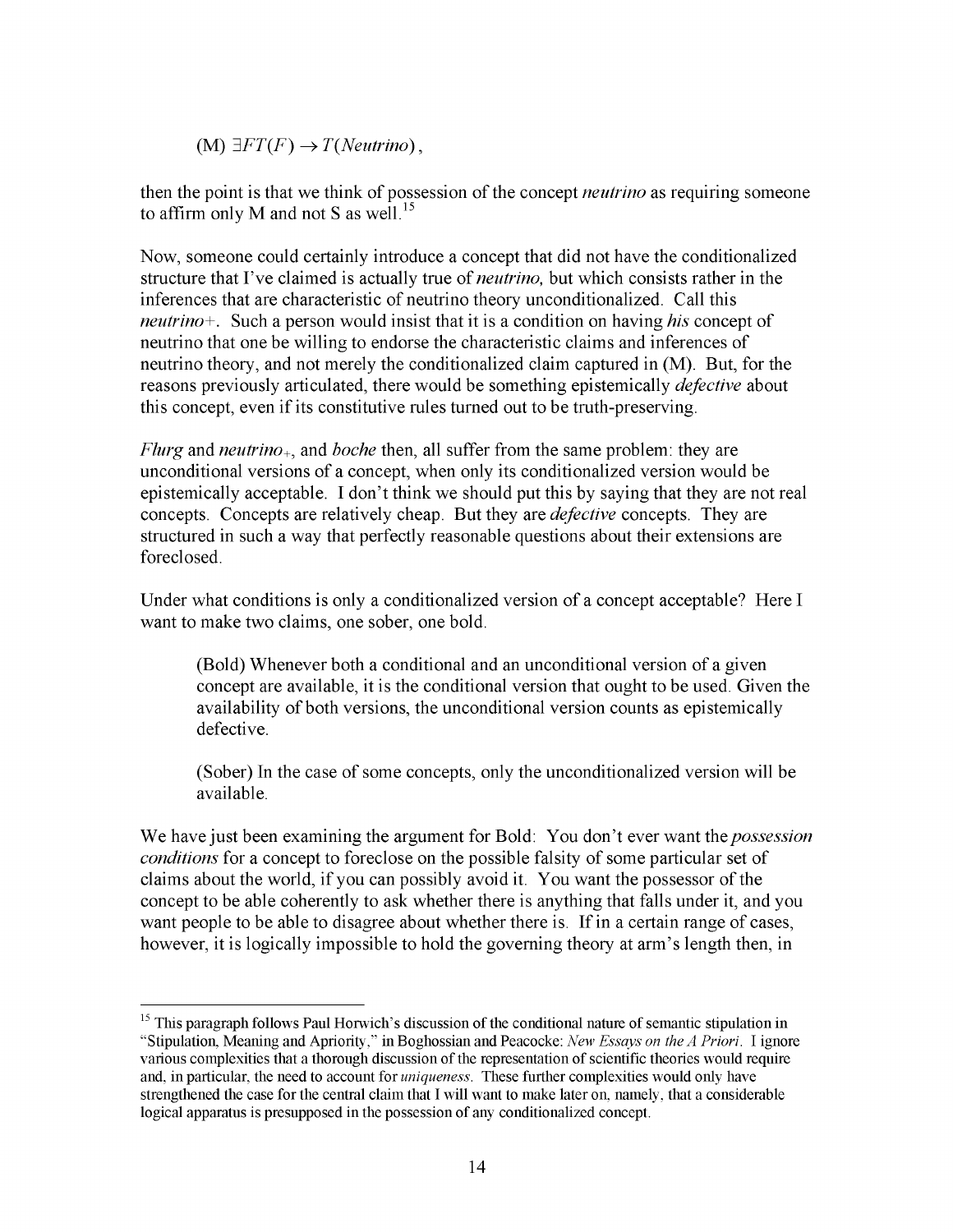those cases, obviously, it can hardly be a requirement that one do so. But in all those cases where it is possible, it ought to be done.

What about Sober? I think it is clear, given what it means to conditionalize on the truth of an arbitrary theory, that not every meaningful term in a language can be thought of as expressing a concept that conditionalizes on the existence of an appropriate semantic value for it. In particular, a certain number of logical concepts will be presupposed in any conditionalization and those that are so presupposed will not themselves have conditionalized versions.

Timothy Williamson has objected to this line of reasoning as follows:

Although  $\exists$  and  $\rightarrow$  occur in the Carnap sentence  $\exists FT(F)$ , in place of that sentence Boghossian could have used the rule that allows one to infer *T(Neutrino)* directly from any premise of the form *T(A)*. That rule is formulated without reference to the logical operators in the object-language, but is interderivable with the Carnap sentence once one has the standard rules for E and  $\geq$ ... Logical operators may of course occur in the theory *T*itself, although Boghossian does not appeal to that point. In any case, it seems insufficiently general for his argument, since for some less highly theoretical concepts than *neutrino*, the analogue of the theory *T* for conditionalization may consist of some simple sentences free of logical operators.<sup>16</sup>

Of course, I did not mean to suggest that one could simply read off the Carnap sentence that existential quantification and conditional would be presupposed by any conditionalization, though no doubt my presentation was overly elliptical. In the cases of most central interest, the affirmation of the Carnap sentence would be *implicit* in the thinker's behavior and could not be supposed to amount to an explicit belief from which one could simply read off the ingredient conceptual materials.

To see whether we could have nothing but conditionalized concepts, we have to ask whether it is possible for someone to implicitly affirm the Carnap sentence for, e.g., boche, without possessing any of the logical concepts with which we would explicitly have conditionalized our concepts.

We have agreed that for someone to affirm T(boche) implicitly is for them to be willing to infer according to the following introduction and elimination rules:

*Gx/Bx Bx/Cx* .

Now, the question is: What would it be for a thinker to implicitly conditionalize his affirmation of T(boche) on the existence of an appropriate semantic value for these rules.

<sup>16</sup>"Understanding and Inference," in *Proceedings of the Aristotelian Society*, Supplementary Volume, LXXVII, 2003, pp. 249-293.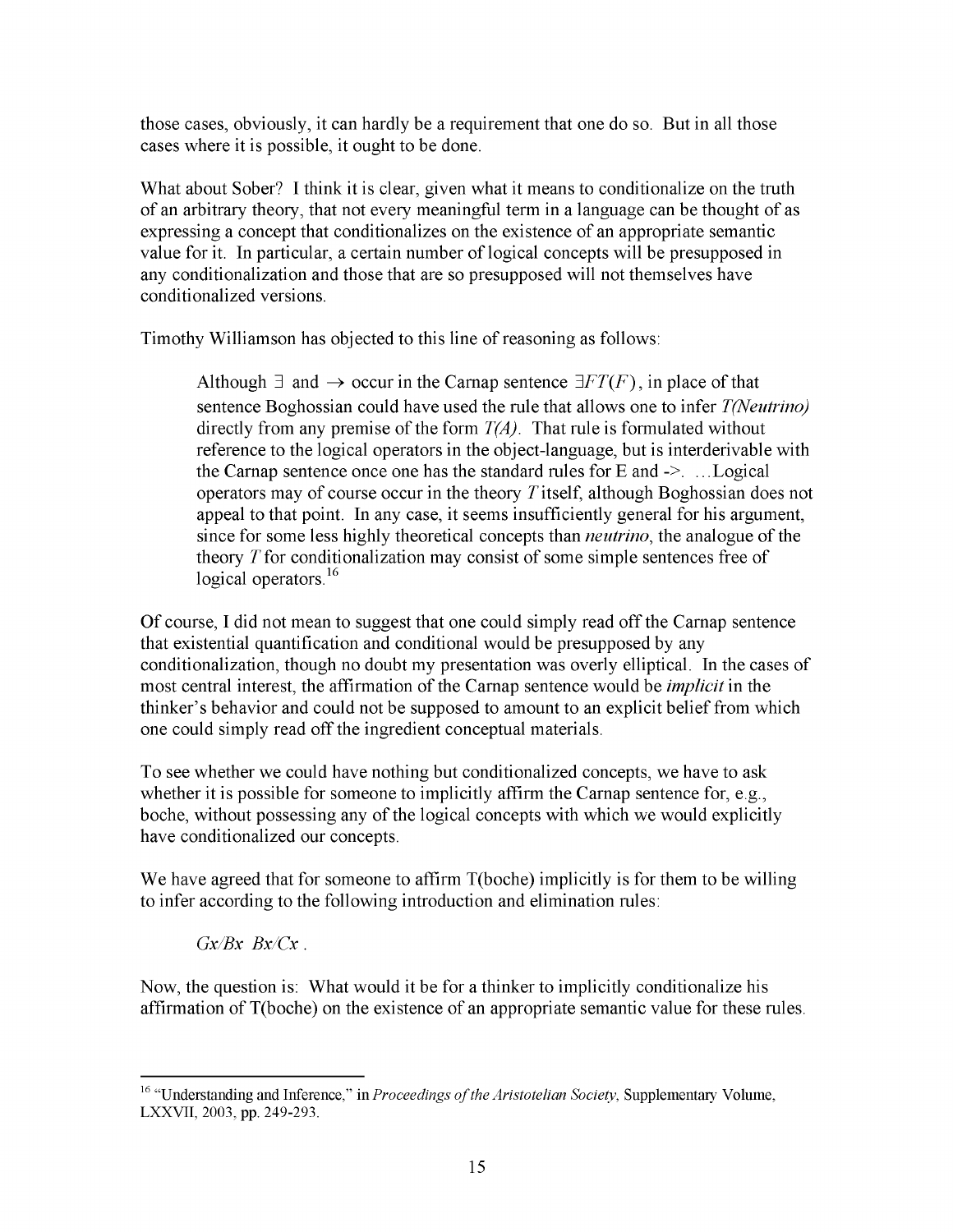Williamson says that this could be adequately captured by picturing the conditionalizing thinker as operating according to the following rule:

$$
T(A)
$$
  
-----  

$$
T(boche)
$$

But what this seems to me to say is something very different from what is needed. A thinker operating according to Williamson's rule is like someone who already has the concept boche but is now simply relabeling it with the word 'boche.' Whereas what I want to capture is the idea of someone who is only prepared to infer according to the boche rules because they antecedently believe that

There is a property *F*, such that  $Gx \rightarrow Fx$  and  $Fx \rightarrow Cx$ 

And I don't see how their reasoning could depend on that without their having, at a minimum, the conceptual materials that make up the antecedent of the Carnap sentence, including the quantificational apparatus and the conditionals that make up the statement of the theory.

If all of this is right, it follows that conditional counterparts for one's primitive logical constants will not be available and hence that one could hardly be blamed for employing their unconditionalized versions. In particular, you couldn't conditionalize on the existence of an appropriate truth function for the conditional, for you would need it in order to conditionalize on anything. In such a case, there is no alternative but to accept "conditional theory" – Modus Ponens and Conditional Proof, in effect – if you are to so much as have the conditional concept. It thus couldn't be epistemically irresponsible of you to just go ahead and infer according to MPP without conditionalizing on the existence of an appropriate truth function for  $it$  – that is simply not a coherent option in this case.

If we go back to the MEC, it seems clear how that principle needs to be modified:

(MEC\*) Any rules that are written into the possession conditions for a *nondefective* concept are a fortiori entitling.

And with this principle in hand, we have the answer to our question: How could a thinker be entitled to reason according to MPP just in virtue of grasping the meaning of that rule? The answer is that he can be so entitled because MPP is a possession condition for the conditional, and the conditional is a non-defective concept.

Gilbert Harman has asserted that the only non-inferential route from grasp of meaning to entitlement must run through Conventionalism and, therefore, through the dubious doctrine of metaphysical analyticity.<sup>17</sup> However, if the Constitutive Model I have offered

<sup>&</sup>lt;sup>17</sup> Gilbert Harman, "Analyticity Regained?" pp. 145-6.